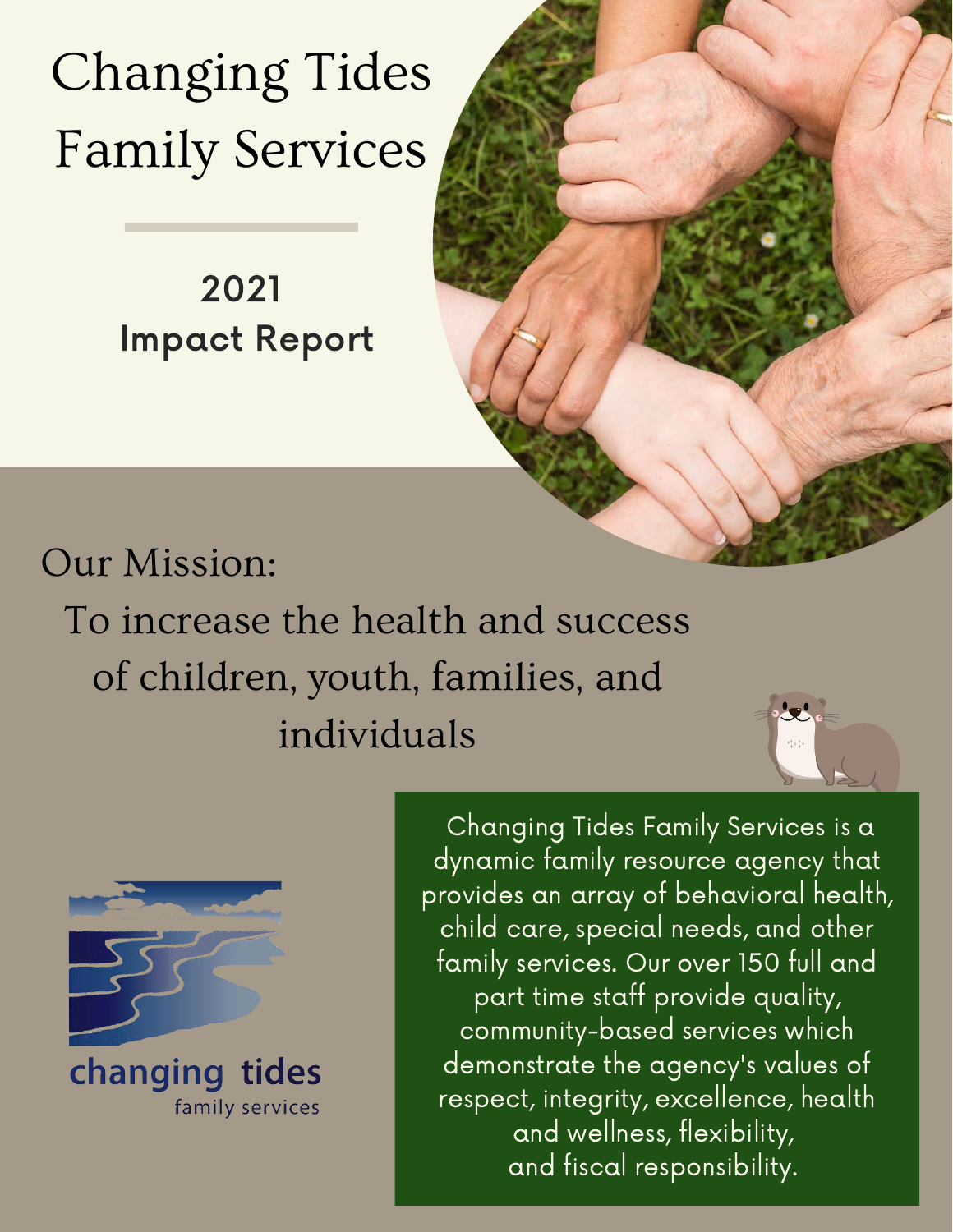## A Message From Our **Executive** Director

We are an organization built by community for community - local, reliable, and responsive. During the second year of the pandemic, we provided almost 40,000 hours of disability respite services; over \$5.7 million dollars in child care vouchers out to parents; more than half a million dollars in direct stipends to child care providers; and supported almost 200 children and their families with behavioral health needs. As parents, partners, neighbors, and friends, Humboldt is our home. We are grateful for your trust and support, as we look forward to helping build a more resilient and healthy community.

Kerry Venegas, Executive Director



## 2021 Agency Accomplishments!

The year brought many challenges, but also many successes in maintaining and adding vital services and dollars for our community, such as:

- Quickly disbursing additional state and local funding to keep child care provider businesses open
- Providing continual, critical, and supportive resource spaces, and emergency funding for parents and child care providers during the COVID-19 emergency
- Advocating for additional federal and state funding for behavioral/mental health services for children and families
- Securing funding for updating/upgrading computer equipment and electronic processes to enhance provision of services
- Partnering with Humboldt Superior Court for grant funding to provide no-cost supervised visitation services to eligible families
- Advocating for additional federal funding to support child care providers in continuing nutritional services for children in their care
- Continuing support for clients, families, and providers and maintaining staff availability through e-mail, phone call, text, and in-person to fit the needs of the individuals we serve



### Advocacy and Policy Engagement

Taking an active role in issues affecting the lives of children, families, and individuals is an important responsibility for our agency. We participate in multiple associations, coalitions, and taskforces at local and state levels that advocate for changes to help support our community, such as:

- California Alternative Payment Program Association (CAPPA)
- Humboldt Emergency Child Care Taskforce
- Child Care Resource and Referral Network
- 0-8 Mental Health Collaborative
- National Council on Mental Wellbeing
- California Council of Community Behavioral Health Agencies
- Family Resource Center Network of CA (FRCNCA)
- California Respite Association
- Child and Adult Food Care Program Round Table
- Local Child Care Planning Council
- Live Well Humboldt
- Community Economic Resilience Consortium
- Humboldt County Workforce Development Board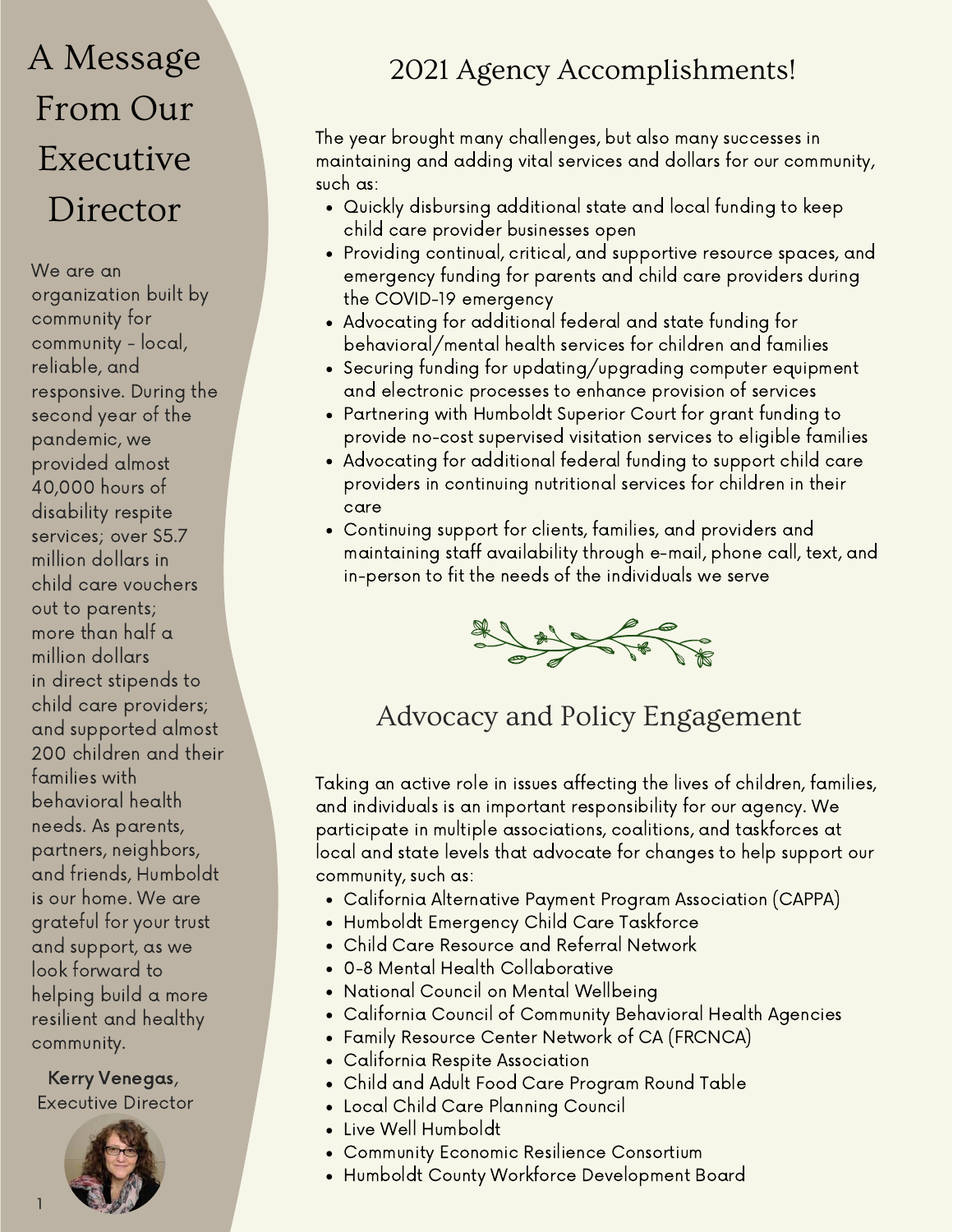# Our Services

Behavioral and Family Empowerment

Early Learning and Care

Special **Needs** Services

Empowerment Services

Supported Parenting Program

In-Home Respite **Services** 

Respite Plus & Skills Acquisition Services

Early Start Services



Behavioral Health Support Services

Family

Early Childhood Mental Health

Intensive Care Coordination

**Therapeutic** Behavioral Services

Intensive Home Based **Services** 

Supervised Visitation **Services** 

Alternative Payment

Child Care Services

CalWORKs Stages 1, 2, and 3

Family Child Care Home Education Network

Emergency Foster Bridge Child Care

Early Head Start-Child Care Partnership

Resource and Referral Services

Free Child Care Referrals

Capacity Building & Professional Development for Child Care Providers

> Quality Counts California

> > CalFresh

Parent Services

Child Care Food Program

## Thank You to Our Staff

We would like to extend a sincere thank you to our knowledgeable and dedicated staff for their commitment to our agency and community. We are proud to have over 150 full and part time staff members, some of whom have been with the agency for over two decades. Comprised of individuals with a wide range of backgrounds and experience, we all share a common thread in our dedication to support and serve the children, youth, families, and individuals in our community.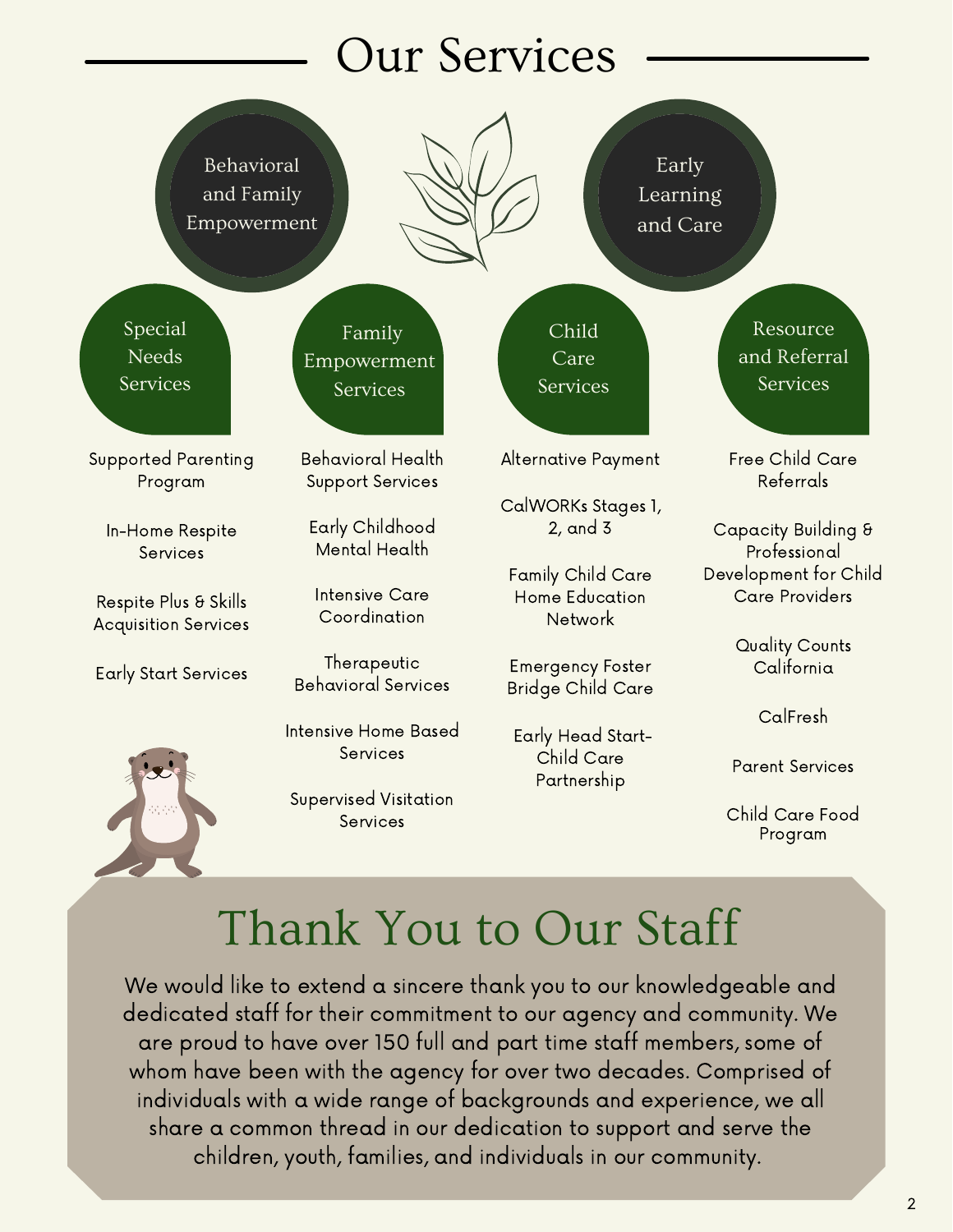# Special **Needs** Services

Our staff are always striving to add services and skills that help support families. Certifications in Infant Massage and Positive Discipline Parenting Curriculum are just a few of the things we have added across programs to help caregivers and children connect.

The **Special Needs Services** team is proud to offer support to families who have a family member with a developmental disability. We serve parents with disabilities, children/youth with disabilities, and families with infants/young children who may have a disability. These relationship-based, people-first, trauma-informed services are primarily provided in home and community settings.



"Thank you for all you do! Respite really helps my family" - Respite Parent

25,827 Hours of In-Home Respite Care to 114 individuals

In-Home Respite Services provides one-on-one care to children and adults with developmental disabilities in the client's home in order to give parents and caregivers a break from their continuous caregiving duties, reduce parental stress, prevent out of home placement, and support families to remain intact.



Respite Plus and Skills

Acquisition are more intensive and structured services designed to empower clients and their families to improve their skills in the areas of communication and daily living needs by using positive behavior supports.



13,603 Hours of Respite+ and Skills Acquisition to 38 individuals

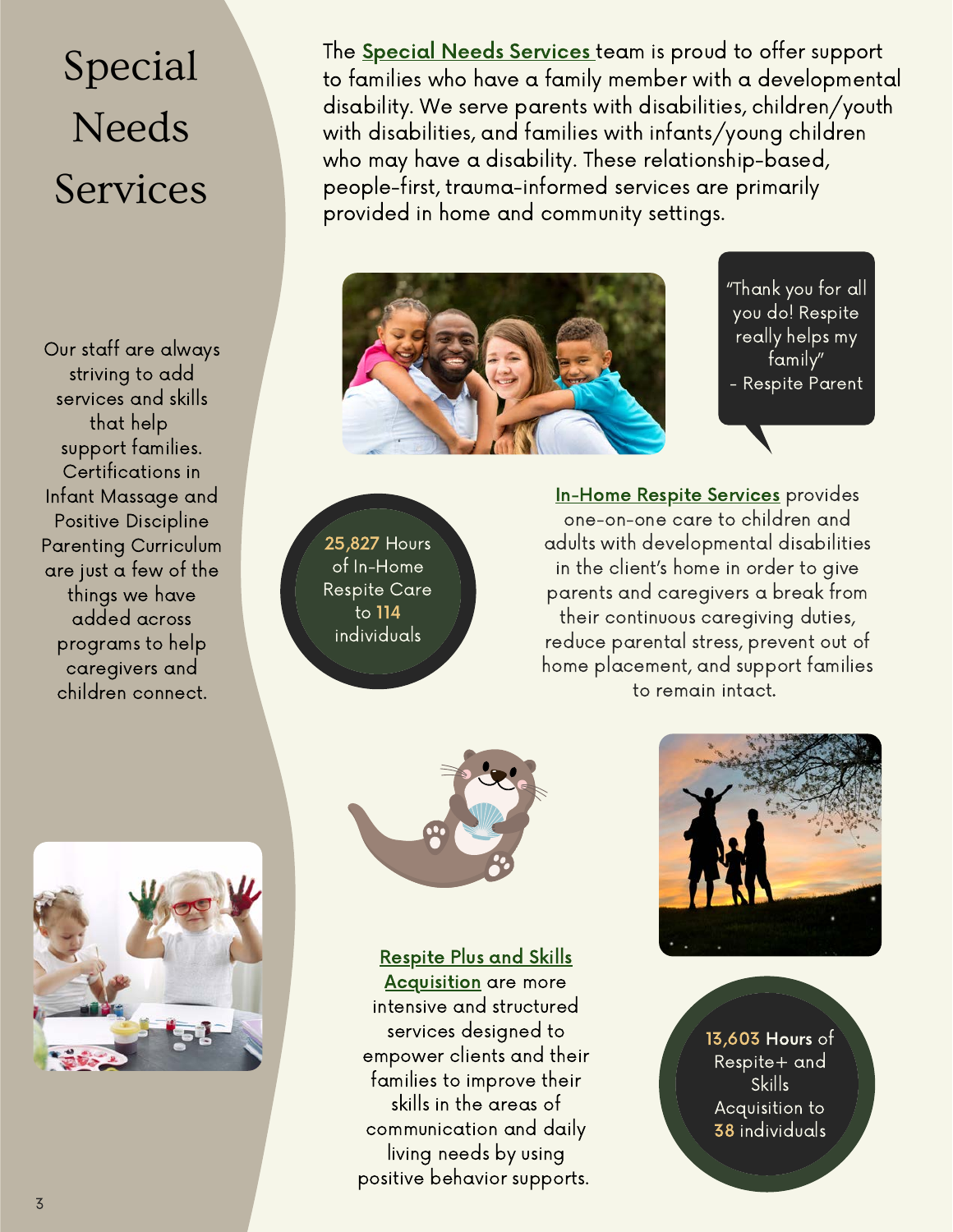#### **Early Start Services** offers

parent-to-parent support, information and referrals, public awareness, and familyprofessional collaboration for families with children ages 0-36 months who have or are at risk of having a developmental disability, giving families the building blocks needed to help their child grow.







"Thanks for all your support! It means a lot to me." - Respite Worker

32 Families served through Supported Parenting Program

#### Supported Parenting

provides in-home, one-onone support to families in which one of the parents has a developmental disability. Activities include home visits, parent education, community resource linkage, and life skills education.



#### During COVID-19...



Through the COVID-19 Emergency, it was impossible for Respite Workers to move to virtual work. Their necessary services continued in person. To support them, Respite Workers were able to attend drive through supply pickups, and also had PPE mailed to their houses.

> PPE supplies given to Respite Workers: 135 masks 2,450 pairs of gloves 80 bottles of hand sanitizer 50 themometers

Our staff worked diligently to provide up-to-date COVID-19 testing and vaccine info to respite workers, the families they work with, and parents in the Supported Parenting and Early Start Programs.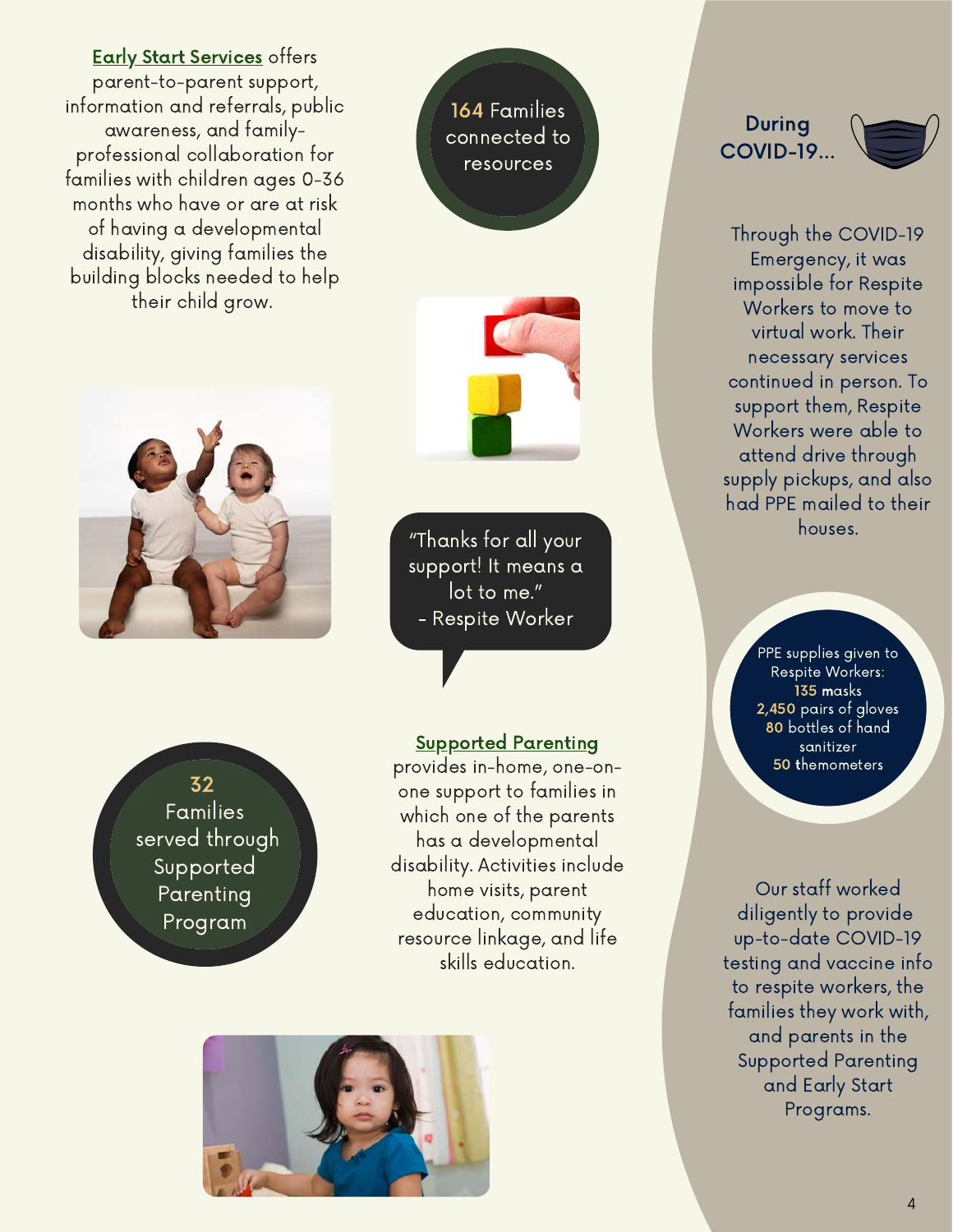# Family Empowerment Services

Family Empowerment Services staff attended a variety of trainings to sharpen their skills in caring for clients. Some of these trainings covered topics like Trauma, Sensory Training, LGBTQ+ Inclusivity, Compassion Fatigue, Race, and Theraplay.

> 127 Trainings attended by staff this year

"Changing Tides has deeply enriched the life of my son and everyone my son comes into contact with. They have given him social and coping skills he uses every day". - Parent Comment

The **Family Empowerment Services** team prides themselves in providing an array of strength-based outpatient behavioral health services to Humboldt County children and youth, ages birth through twenty, through a trauma-informed resilienceoriented lens. Staff strive to meet the needs of families and youth through relational support in the home, school, community, and office settings.

Behavioral Health and Support Services are provided to children, youth, and their families throughout Humboldt County. Services may include individual or group therapy, case management linkage and brokerage, intensive care coordination, and 1:1 behavior coaching and support.



Intensive Home Based

Services (IHBS) are intensive, individualized and strength-based, needs-driven intervention activities that support the engagement and participation of the child/youth and their significant support persons to develop skills and achieve the goals and objectives of their treatment plan.

Early Childhood Mental Health Services for children birth to five and their caregivers are provided under our BEARS Program. Evidence-based practices under BEARS includes Theraplay and Child-Parent Psychotherapy. Trained clinical staff served twenty-nine children and their primary caregivers in the BEARS Program in FY 2020-2021.

> 5,760 Hours of service provided to 199 children across all mental health and behavior programs

Therapeutic Behavioral Services (TBS) are intensive, 1:1 short-term behavioral coaching and support services for children, youth and their parents/caregivers designed to manage specific identified behaviors. TBS services are provided in the home, school, and community with the parent and/or caregiver present.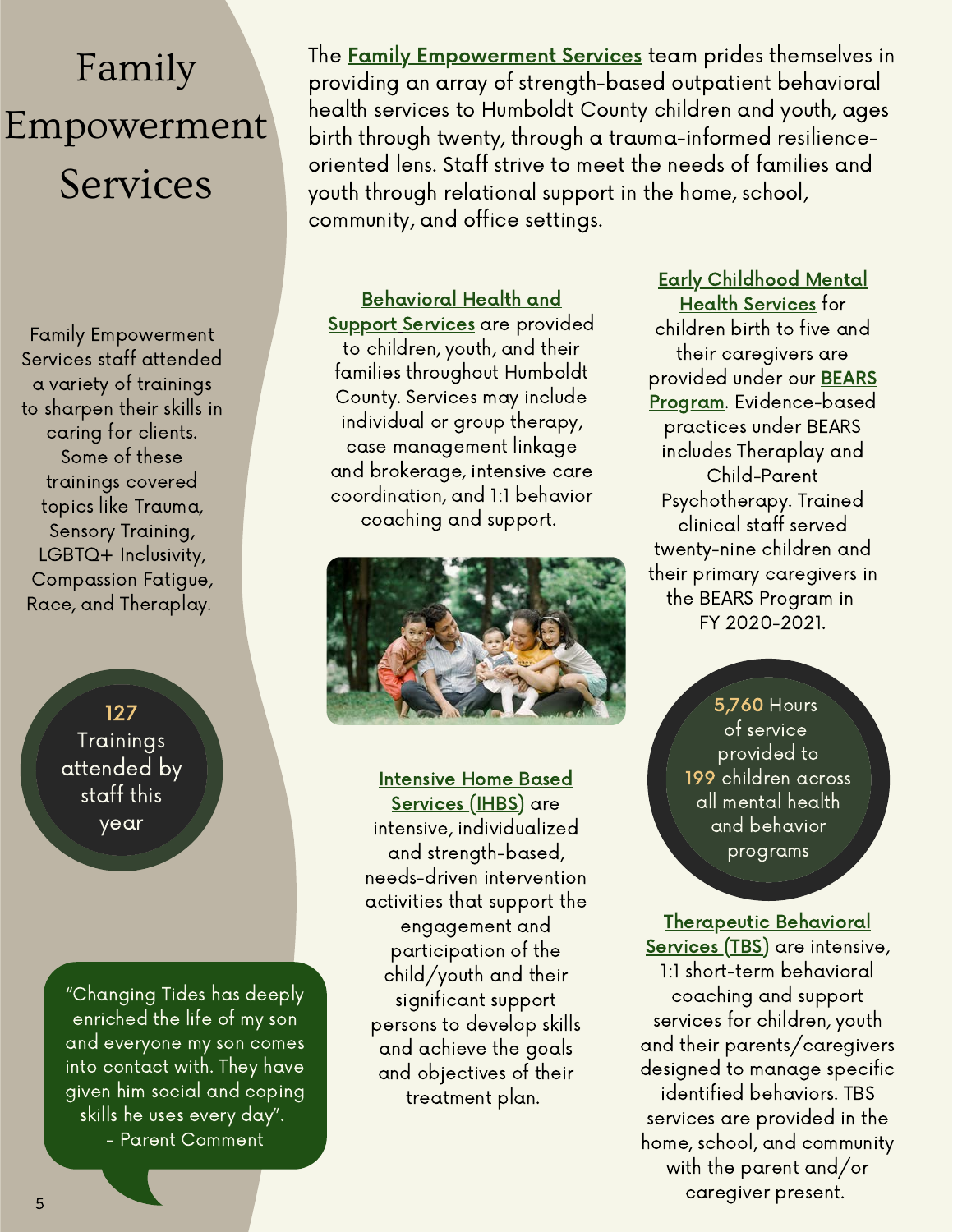The global pandemic has shown that mental health is just as important as physical health. To keep families and staff safe, we have adjusted how we interact with clients while still ensuring our clients get the support they need. Virtual meetings proved to be the key to continuing to serve our clients.





37%

Service Contacts by Type



Supervised Visitation Services

provided in collaboration with the Humboldt County Superior Court and funded through the Access to Visitation Grant Program with the goal of ensuring accessible supervised visitation services to lowincome non-custodial parents with custody and visitation issues currently or previously before the family courts.

> 20 Hours of Visitation From April to **June**

Intensive Care Coordination Services (ICC) are intended to ensure that all service providers working with children/youth with higher levels of need are in alignment with one another, the child or youth, and their parent or primary caregiver.

"Changing Tides is a phenomenal service that provides quality care for families in need. My child is benefitting from expert clinicians who care about the whole child." - Parent Comment

During COVID-19...

> Keeping staff and clients safe has been a priority through the Global Pandemic. PPE has been critical to ensuring we can stay open to treat clients.

> > PPE supplies given to staff: 965 masks, 2,400 pairs of gloves, 15 thermometers, and 200 children's masks

The Family Empowerment Services Division applied for and was awarded a Telehealth Grant through Sierra Health Foundation. With this funding they were able to upgrade all computer equipment for direct service providers and their supervisors. This was extremely important as staff switched very quickly to telehealth services.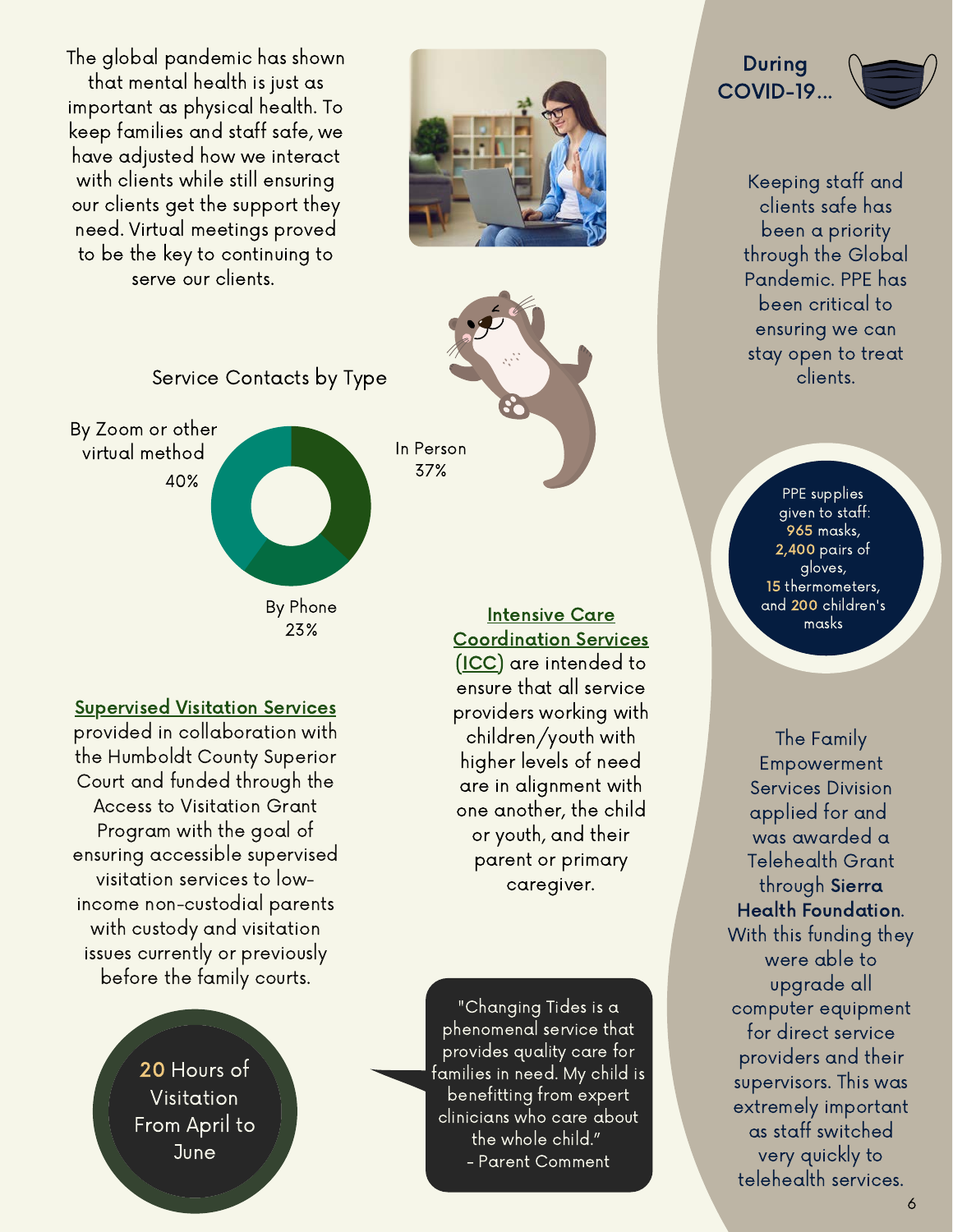# Child Care Services

This year, Child Care Services assisted:

1,236 Children

> 800 Families

174 Child Care Providers

### \$5,748,068.98 **Payments**

to providers to support working families with the cost of child care

Child Care Services staff members are committed to supporting families by reimbursing child care providers through a variety of subsidy programs. We also assist families in finding the right child care provider to fit their needs and offer support and supplies to the child care providers when they need it. For many families, affordable child care is necessary in order to seek and maintain employment, expand education, and many other reasons that are vital to a healthy community. It is also a great way for children to learn socialization skills and start their early education journey.



Active Child Care Providers in Subsidy Programs

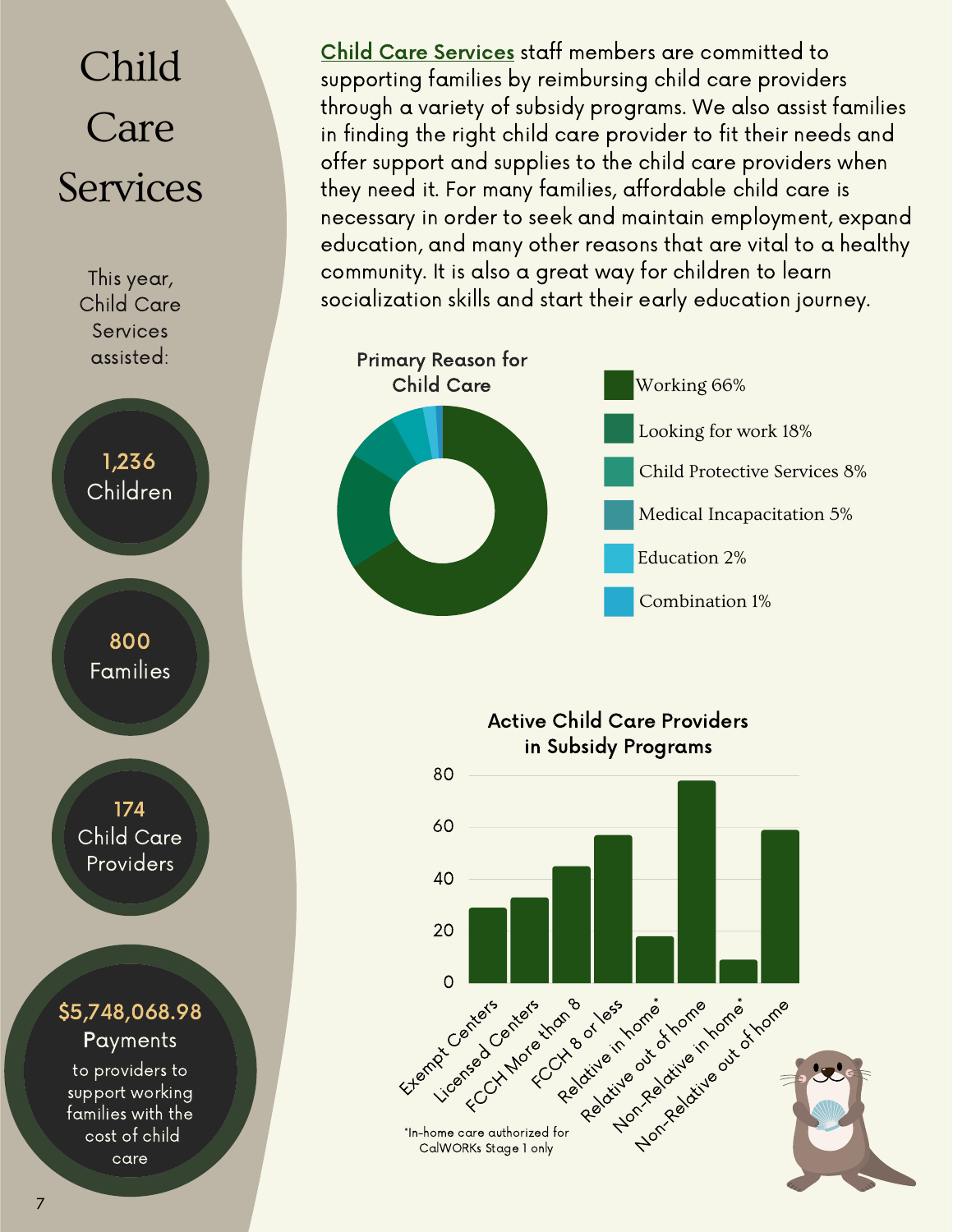The **Foster Bridge** program provides emergency child care for families who may be asked to take in a child at a moment's notice and still be able to work. This program assists with finding a child care provider and supports paying for child care.

The providers in the **Family** Child Care Home Education Network (FCCHEN) offer enhanced services for children 0-13 years old, including developmental assessments of children in care, education curriculum, and nutritious meals at no cost.

Alternative Payment and CalWORKs Stage 2 and 3 are parent choice programs funded by California Department of Social Services and support families to select from centers, licensed family care, and family/friend/neighbor.

#### Supplies distributed to EHS-CCP Providers:



40 Foster families with 54 children received help through Foster Bridge

#### CalWORKS Stage 1 is a

parent choice program which supports families to choose from a variety of child care options: center-based, licensed family child care, or family/friend/neighbor care. Funded by DHHS - Welfare to Work, this program assists families to become self-sufficient. Once stable, these families can transition to Stage 2 or 3.

> Temporary assistance provided to 78 essential worker families

#### Early Head Start - Child Care

Partnership (EHS-CCP) is a program for children age 0 to 4 years whose family is also under the federal poverty line and enrolled in FCCHEN full time. These providers assist enrolled children in their journey to school readiness.



### During COVID-19...

Stipends to child care providers helped ease financial stress brought on by the pandemic. The stipends helped providers continue to pay bills even when children could not attend due to exposure.

\$559,886 in stipends issued to child care providers in our service area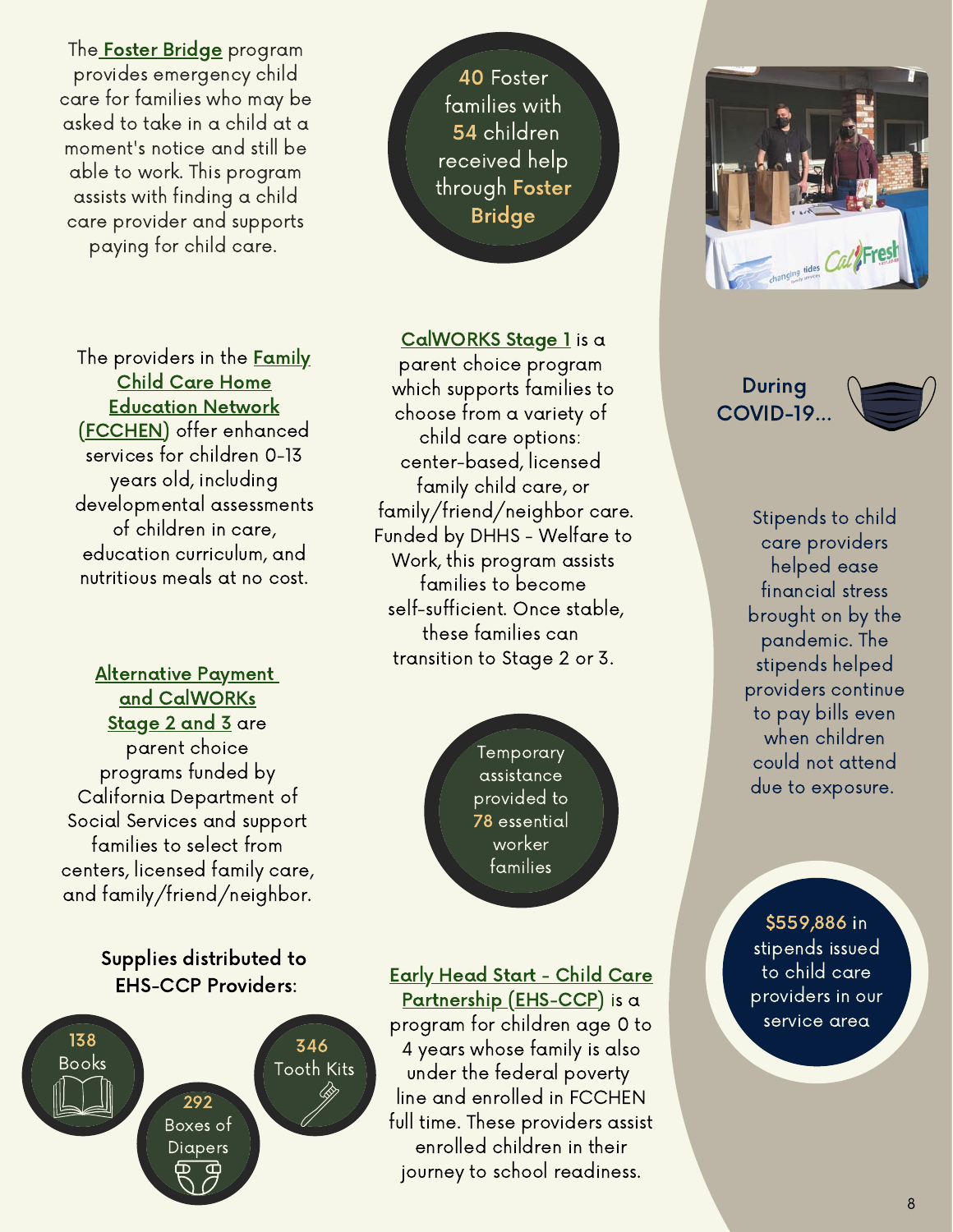## Resource & Referral Services

During COVID-19...



Parent Services has continued to support parents and guardians throughout the pandemic by hosting drive through pop up Parent Cafés, virtual parenting classes, and virtual Parent Cafés.

> 425 meals provided to families in the community through 5 pop up events

"I just wanted to say thank you for the effort that was put into the Drive Thru Café. It was our first time participating, and it was lots of fun. The dinner was really tasty. Fried Chicken! Yummy!" - Parent Comment

Resource and Referral (R&R) Services play a vital role in the community, offering individualized support to parents, guardians, child care providers, and local organizations. During emergencies, including the recent pandemic, R&R staff are on the front lines, coordinating with local partners, supporting the resiliency of families and child care providers, and advocating for state and federal resources. From free referrals for child care and other services, to parenting classes, food and nutrition, supplies, hot meals, and technical assistance, our team is dedicated to meeting the needs of our community.

> 1,331 Referrals for child care

Our Parent Services team supports parents and guardians to ensure children are able to thrive. In our community, something as small as providing dinner for a family, offering parenting classes, or providing a space for parents to come together to share thoughts and ideas can make a world of difference in a family's journey.

84 Hours of virtual parenting classes supporting resiliency

> 185 **Community** resource bags handed out to families

8 Virtual Parent Cafés

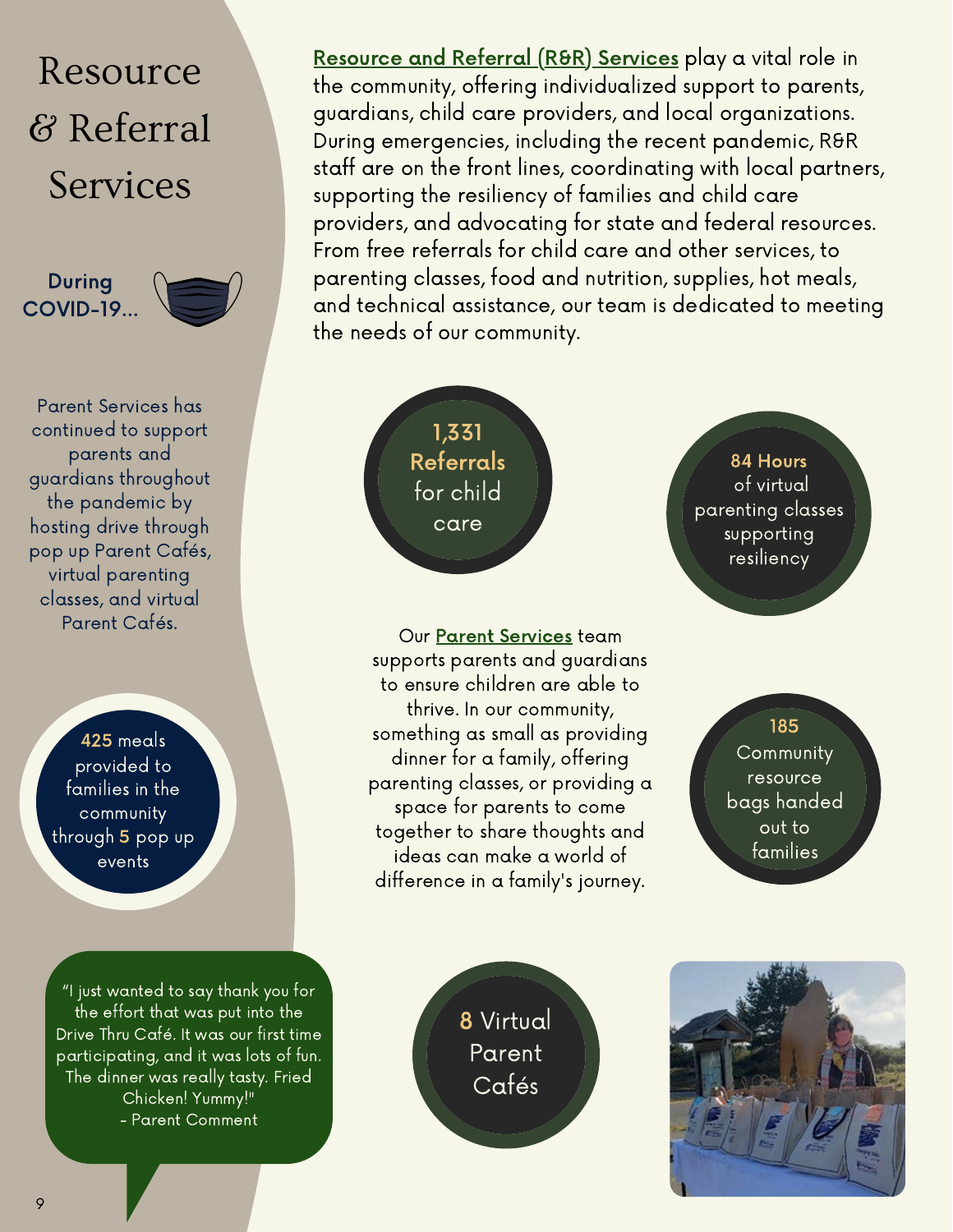#### Capacity Building & Professional Development

provides child care business owners and other caregivers with trainings, technical assistance, and collaborative support groups to expand care opportunities, advance knowledge of child development, and improve the quality of care. Our goal is to help increase the availability and sustainability of early education in our area. Trainings include trauma informed care, preventive health & safety, gender diversity, fire safety, business practices, and more.



592 CalFresh educational activities and demonstrations





with 244 early childhood education participants



Child Care Food Program

supports participating licensed child care providers in ensuring children have healthy meals and snacks. Providers are reimbursed per USDA guidelines. This past year, \$311,220.30 was reimbursed to providers to support healthy meals for the children in their care.

63 Child Care **Providers** participating

784 Children enrolled

118,962 Meals and snacks served

During COVID-19...

PPE supplies to Child Care Providers: 828 masks 761 pairs of gloves 944 bottles of hand sanitizer 100 thermometers 963 containers of disinfecting wipes

> Throughout the pandemic, child care remained important for essential workers to continue their needed services. Staff conducted 696 PPE drop off visits to Child Care Provider sites.

> > PPE supplies to EHS-CCP Providers 130 masks 55 pairs of gloves 142 containers of disinfecting wipes 50 bottles of disinfectant

With in-person services postponed, the nutrition services team made the quick change to virtual demonstrations, resource bags with meal ingredients, safe table events, and drop off visits.